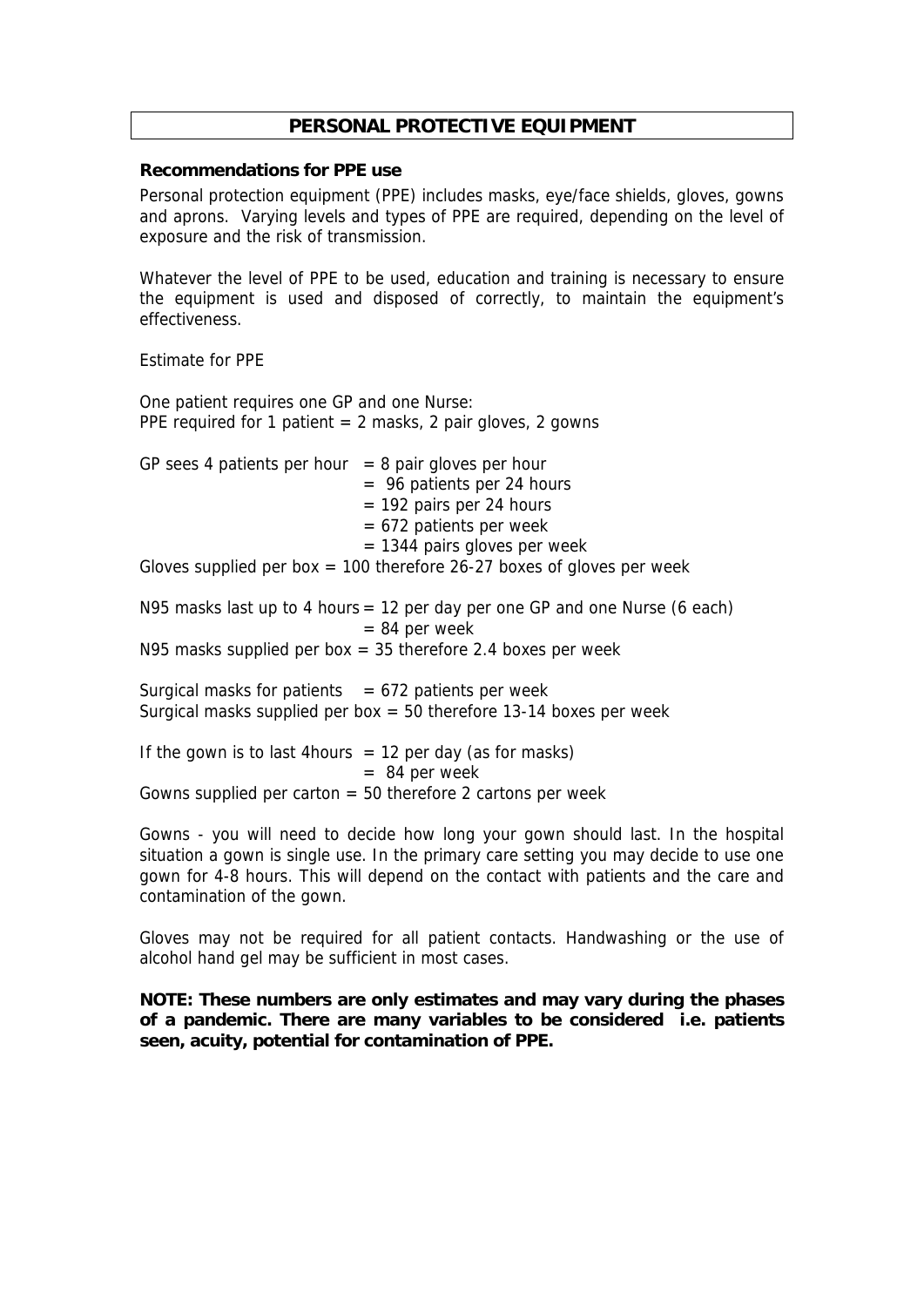## **Summary of PPE requirements:**

|                                    | no close contact $(> 1 \mid (<1 \text{ metre})$<br>metre from patient | Entering Room but   Close patient contact  <br>from<br>patient) | Aerosol<br>generating<br>procedure<br>being<br>performed (including<br>nose/throat swabs) |
|------------------------------------|-----------------------------------------------------------------------|-----------------------------------------------------------------|-------------------------------------------------------------------------------------------|
| N 95 mask                          | No.                                                                   | No.                                                             | Yes                                                                                       |
| Surgical mask                      | Yes                                                                   | Yes                                                             | No.                                                                                       |
| Gown, non sterile,<br>long sleeved | No.                                                                   | Yes                                                             | Yes                                                                                       |
| Gloves, non-sterile                | Yes                                                                   | Yes                                                             | Yes                                                                                       |
| Eyewear, protective                | No                                                                    | No                                                              | Yes                                                                                       |

## **Using disposable surgical masks, gloves and gowns/aprons**

Disposable surgical masks are recommended for first responders and health care/support workers in a health care setting who are at risk from droplet transmission.

Disposable gloves are recommended as a means of reducing the likelihood of influenza transmission when handling objects contaminated with respiratory secretions. Apart from health care settings, the use of gloves is less important than careful hand washing. The use of gloves does not replace the need for hand washing.

Disposable gowns or splash resistant aprons may also reduce opportunities for transmitting influenza. However, it may not always be practical to use gowns/aprons outside the health care setting.

## **Checklist for Staff before Entering Designated Areas**

The following points must be checked before entering a designated area:

- Cellphones or pagers left outside the area along with pens, stethoscopes and tourniquets
- **Shoulder length hair must to clipped or tied back**
- Shoes should cover and protect feet from splashes and dropped equipment and should have wipeable surfaces
- A mask must be worn and fit securely
- A gown must be worn and be tied firmly
- Gloves should be worn covering the wrists

# **Using Personal Protective Equipment**

## **Order for putting on:**

- Change into work clothing, shoes should be either designated work shoes or be suitable for disinfection
- Put on gown or apron
- Fit mask ensuring a good seal (can be worn for 4 hours before being replaced unless wet)

## **Removal:**

- Remove gown/apron and gloves (if worn) taking care to minimise contamination of self and clothes
- Using two hands, untie mask strings and lift off forwards taking care not to touch the pouch of the mask